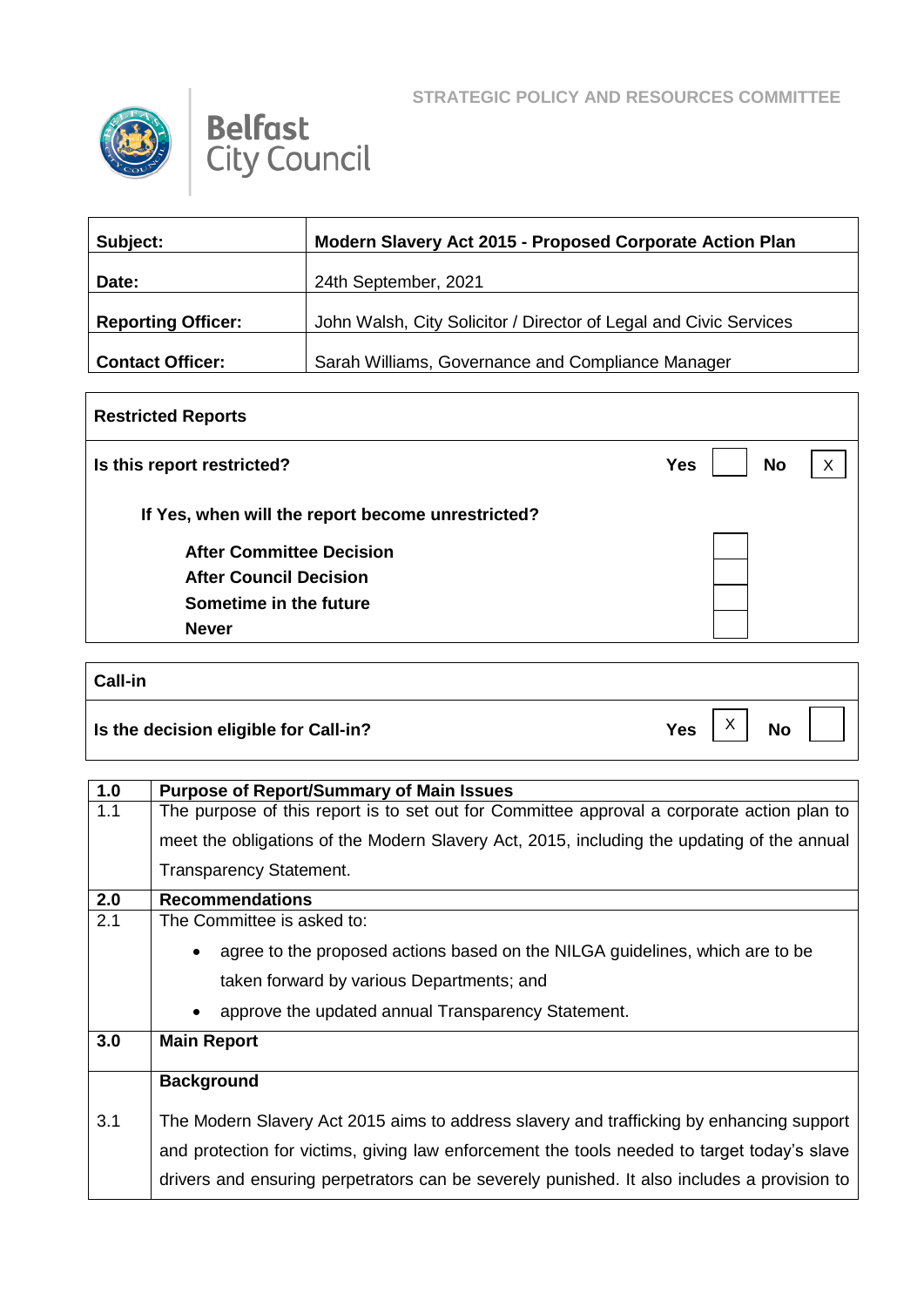|     | encourage organisations to ensure their supply chains are slavery-free, known as the            |
|-----|-------------------------------------------------------------------------------------------------|
|     | Transparency in Supply Chains arrangements ("TISC").                                            |
|     | <b>Key Issues</b>                                                                               |
| 3.2 | The Council has voluntarily published an annual Modern Slavery Transparency in Supply           |
|     | Chains statement on our website since 2015. This sets out what an organisation has done         |
|     | to ensure there is no modern slavery in their supply chains or any part of their business. This |
|     | year, the annual Transparency Statement has been significantly refreshed by Commercial          |
|     | and Procurement Services to reflect current guidance on its content and layout. An updated      |
|     | version for 20-21 is set out in Appendix 1 and will be published well before the deadline of    |
|     | October 21. Please note that due to business pressures in Governance and Compliance             |
|     | Services the update of last year's statement was delayed.                                       |
|     |                                                                                                 |
| 3.3 | In July 2018, the Home Secretary undertook an independent review of the MSA and made            |
|     | recommendations, one of which was to strengthen Section 54 by extending the requirement         |
|     | to publish Modern Slavery Statements to government and the public sector.                       |
| 3.4 | In July 2019, the UK Government launched a consultation on measures to strengthen the           |
|     | TISC arrangements, and recently published its proposals on how it plans to take this work       |
|     | forward. Many of the proposed changes will require legislative change which the UK              |
|     | Government hopes to take forward later in 2021. The proposed changes will see a                 |
|     | strengthening of the TISC arrangements for commercial businesses, and will, for the first       |
|     | time, extend them so they apply to the public sector.                                           |
|     |                                                                                                 |
| 3.5 | The Northern Ireland Department of Justice conducted a consultation exercise, which closed      |
|     | in May 2021, relating to the extension of the TISC arrangements to the public sector in         |
|     | Northern Ireland.                                                                               |
|     |                                                                                                 |
| 3.6 | In accordance with Section 12 of the Human Trafficking and Exploitation (Criminal Justice       |
|     | and Support for Victims) Act (Northern Ireland) 2015, the Department of Justice publishes       |
|     | an annual Modern Slavery Strategy. The most recent Modern Slavery Strategy for 2019-            |
|     | 2020 is the third strategy published by the Department of Justice and a consultation on the     |
|     | 2021/22 Modern Slavery Strategy recently took place. The purpose of the strategy is to raise    |
|     | awareness of modern slavery offences and so reduce the threat from, the vulnerability to,       |
|     | and the prevalence of, modern slavery in Northern Ireland.                                      |
| 3.7 | In May 2020, NILGA published a guide for Councils with the Northern Ireland Strategic           |
|     | Migration Partnership (NISMP), (a multi-agency, cross-party and cross-departmental body         |
|     | working to reflect the regionally specific needs of Northern Ireland in the development and     |
|     |                                                                                                 |